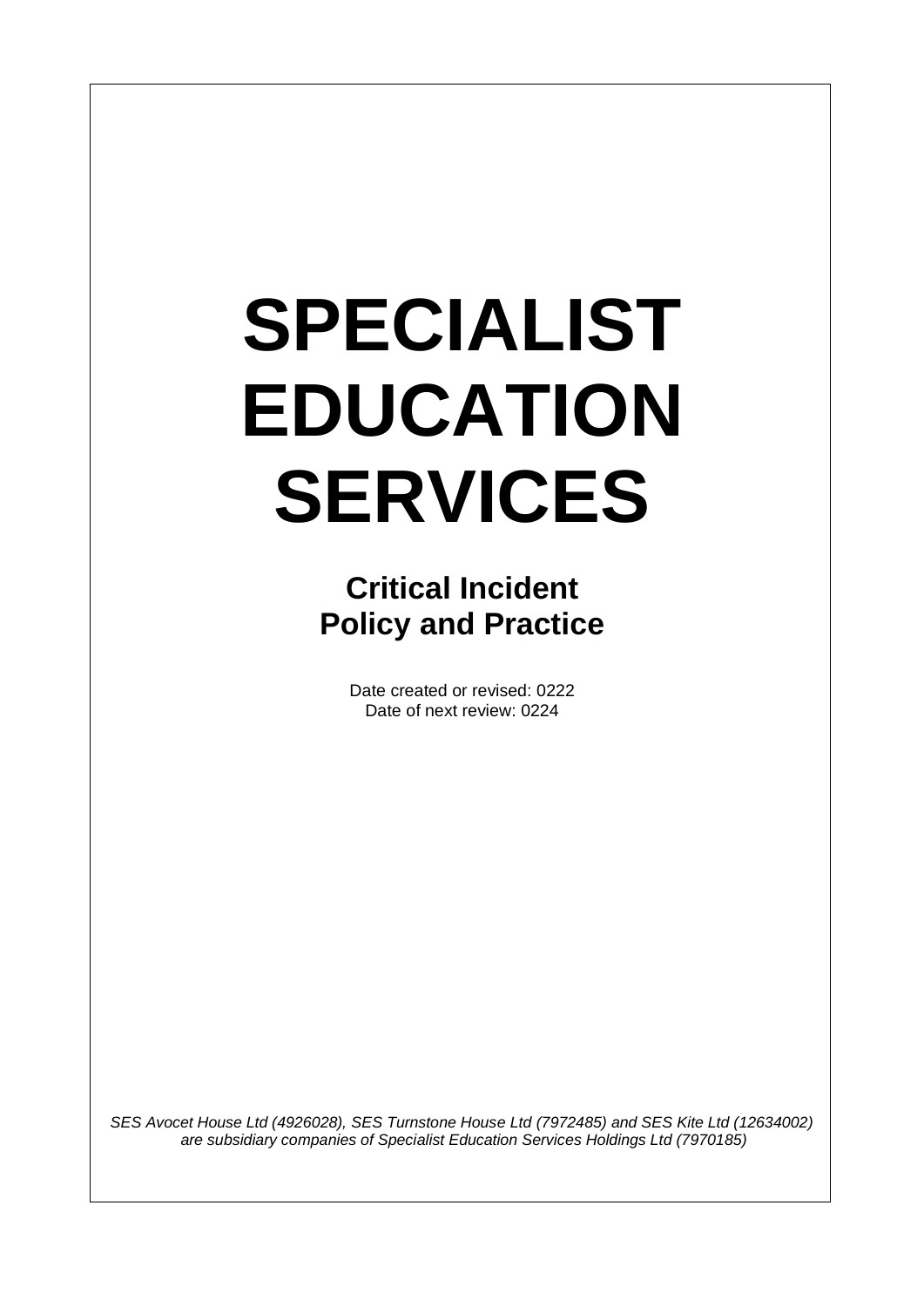## **CONTENTS**

| 1            |                                                                      | <b>INTRODUCTION</b>                                                | $\overline{2}$ |  |  |  |  |
|--------------|----------------------------------------------------------------------|--------------------------------------------------------------------|----------------|--|--|--|--|
| $\mathbf{2}$ | <b>PROCEDURES</b>                                                    |                                                                    |                |  |  |  |  |
|              | 2.1                                                                  | At The Scene Of The Incident                                       | 3              |  |  |  |  |
|              | 2.2                                                                  | <b>Contacting The Directors</b>                                    | 3              |  |  |  |  |
|              | 2.3                                                                  | <b>Directors Checklist</b>                                         | 4              |  |  |  |  |
| 3            |                                                                      | <b>CRITICAL INCIDENTS AND BUSINESS CONTINUITY</b>                  | $\overline{4}$ |  |  |  |  |
| 4            | <b>REVIEW</b>                                                        |                                                                    | $\overline{4}$ |  |  |  |  |
| 5            | <b>APPENDIX A: Business Continuity Plan</b>                          |                                                                    |                |  |  |  |  |
|              |                                                                      | <b>APPENDIX B: Critical Incident and Business Continuity Day 1</b> | 9              |  |  |  |  |
| 6            | <b>ADDITIONAL APPENDICES</b>                                         |                                                                    |                |  |  |  |  |
|              | (Kept in the SES Principal's office in the main red documents file). |                                                                    |                |  |  |  |  |
|              | A                                                                    | Planning for a Human Influenza Pandemic: Guidance to               |                |  |  |  |  |
|              |                                                                      | <b>Schools and Children's Services</b>                             |                |  |  |  |  |
|              | B                                                                    |                                                                    |                |  |  |  |  |
|              |                                                                      | - How to Reduce The Spread of Pandemic Flu: Guidance for           |                |  |  |  |  |
|              |                                                                      | Residential Settings for Children and Vulnerable Young People      |                |  |  |  |  |
|              |                                                                      | $\blacksquare$                                                     |                |  |  |  |  |

C Model Plan/Checklist for Schools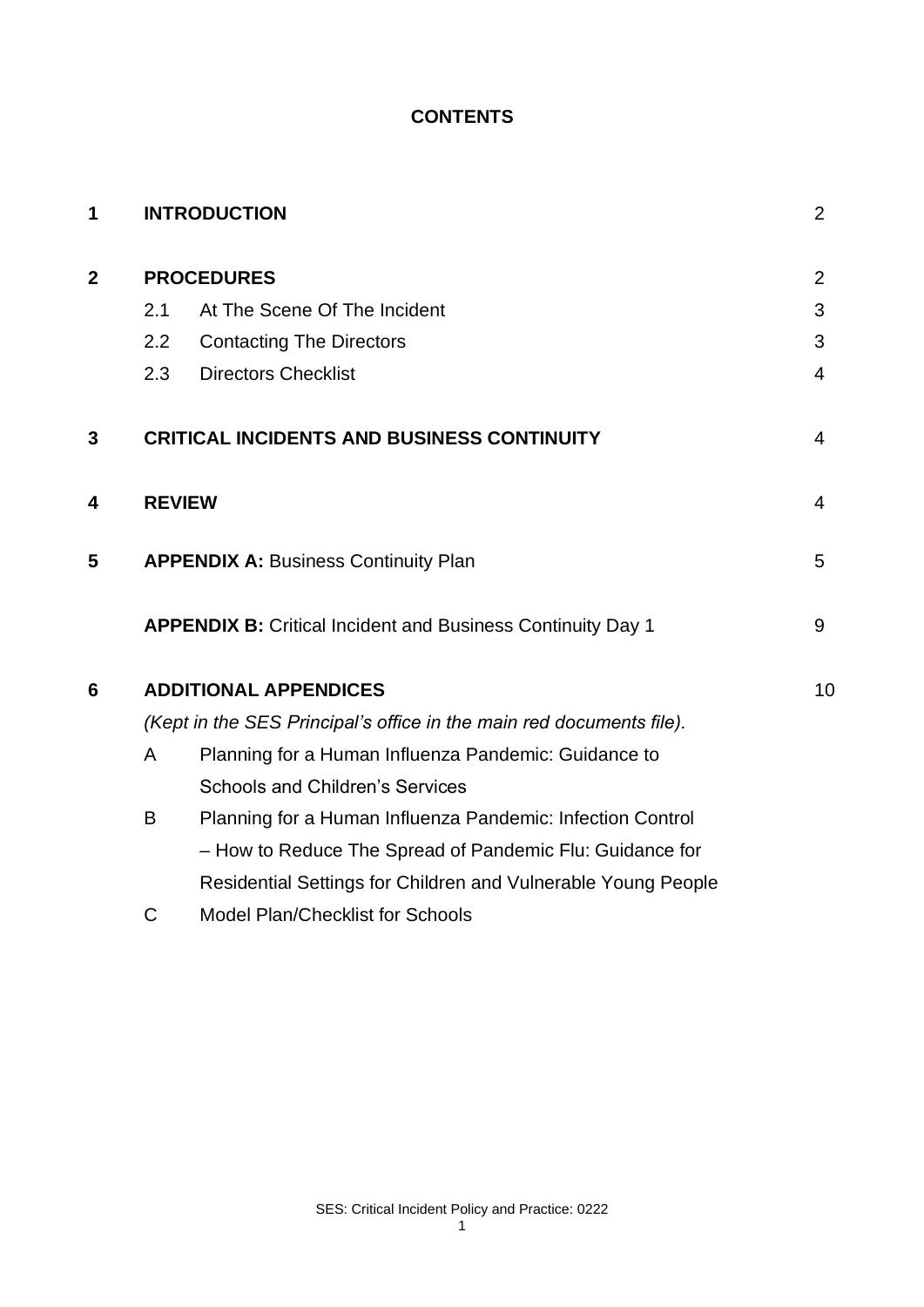## **1 INTRODUCTION**

SES provides highly individualised education and care packages for up to 16 children, and personalised care for vulnerable young adults. Young people and vulnerable young adults coming to our establishments do so because of their need for 52 week placement and a highly specialised education and care.

The very nature of running a high quality organisation with a strong emphasis on risk reduction strategies for all foreseeable circumstances, involves thorough, well documented procedures which are the key to avoiding unwanted, difficult, and worse still, disastrous circumstances occurring. Nevertheless, unforeseen events can occur at any time. By their very nature, critical incidents are out of the ordinary in respect of magnitude and scale and are not easily predictable before the event.

In the event of a critical incident, it is likely that, by its very nature, its successful management will involve the full resources of the organisation and certainly the involvement of the Directors of SES, who might well play a leading role. Although difficult to define, the following description applies:

**"Any incident where the effectiveness of the response is likely to have a significant impact on the confidence of the victim(s), their family, placement authorities and/or the community, and has the potential to generate significant public interest at a local, regional, national, or international level."**

Illustrations of critical incidents may be:

- The unexpected death of a member of staff or a young person in our care.
- A serious accident on or offsite that is likely to involve the attention of others (Health and Safety Executive and/or media)
- Serious and dangerous/debilitating illness of a staff member or young person in our care
- Fire and loss of core services such as buildings.
- Disciplinary or criminal matters related to employees or young people that are significant enough to attract media attention.
- Terrorist attack
- Occurrences of such an exceptional or unusual nature they are of significant interest to the media or wider public, (at this point these will be difficult to predefine because of their unique nature)
- Prolonged outbreaks of contagious or infectious diseases

## **2 PROCEDURES**

In the event of a suspected critical incident the SES Principal must be contacted immediately on the establishments main number 01508 549320 or 01508 517000 or on their personal emergency number.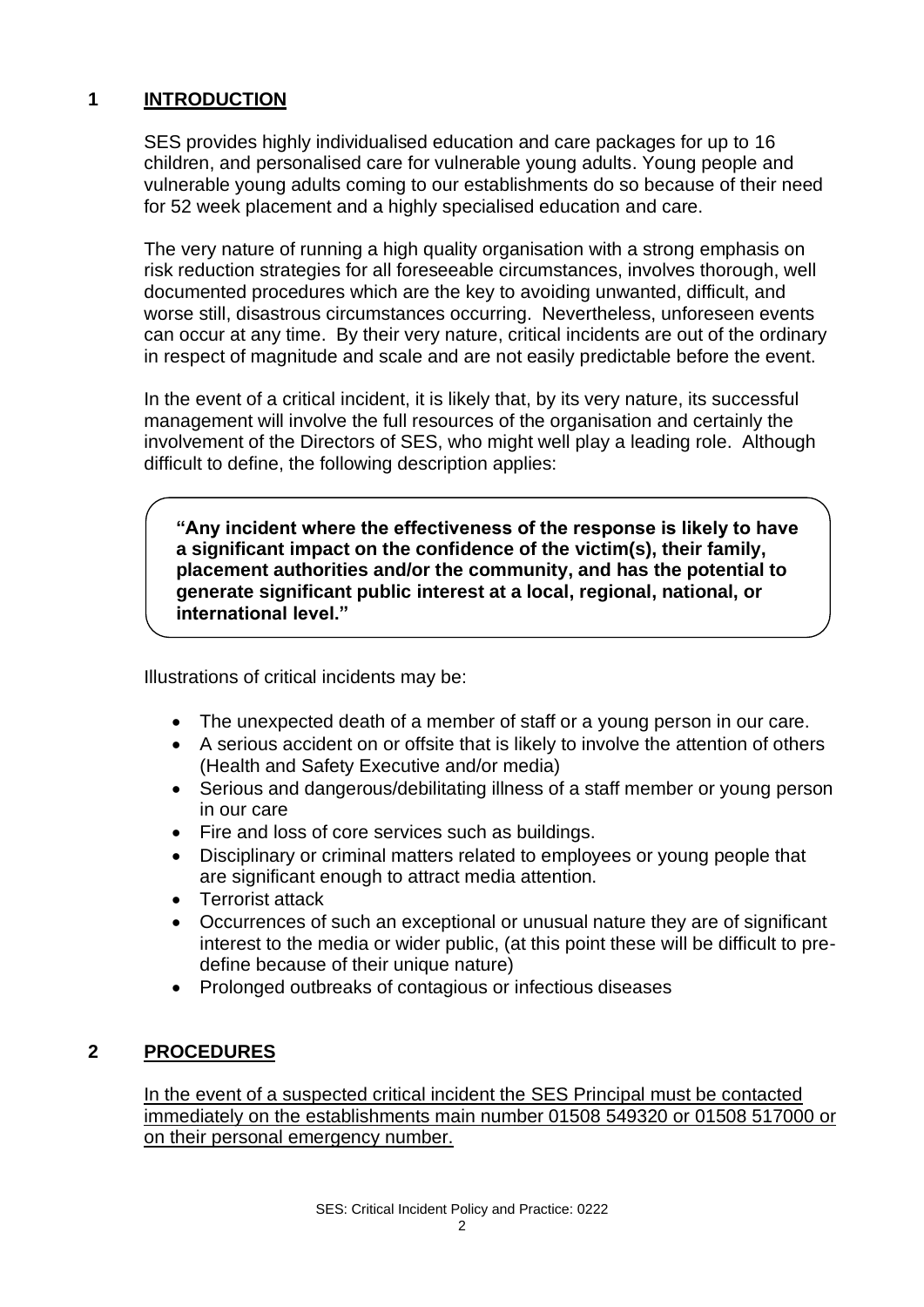The final judgement as to whether an incident is a critical incident rests with the SES Principal who will inform the Directors of SES. This task, but not the judgement, may be delegated by the SES Principal.

The Deputy Principal is regarded as the equivalent of the SES Principal for the purposes of a critical incident and should be contacted immediately in the absence of the SES Principal.

#### 2.1 AT THE SCENE OF THE INCIDENT

The nature of critical incidents means that there could be a strong possibility that the staff at the scene are not necessarily members of the management team. Also despite their levels of experience and competence within their everyday work the sheer magnitude of the event leaves them feeling helpless and vulnerable. The immediate actions of those adult(s) at the scene are the most critical.

*N.B. Actioning the critical incident procedure does not take priority over a duty of immediate care. For example, in the event of a serious accident the first priority is to administer first aid and contact the emergency services.*

However, there should be no contact with other outside agencies of any kind until it is appropriate to do so under the procedures outlined below (a 'phone call home from a young person to a parent through genuine feelings of anxiety, panic or reassurance can start a chain of uncontrolled information flow that may unnecessarily create great distress).

Therefore, information and guidance to colleagues at the immediacy of the scene is to:

- 1. Ensure everyone's immediate safety
- 2. Ensure contact is made with the emergency services
- 3. Administer First Aid
- 4. Control immediate communication, which includes a phone call back to the SES Principal.

Any unavoidable interface with the media and requests for comments at this stage needs to be handled as follows:

#### *"I am sorry I am unable to comment at this stage, there will be a statement issued by a senior manager in due course"*

## 2.2 CONTACTING THE DIRECTORS

It is likely that the SES Principal will be the one making the critical incident call to the Directors. However, the SES Principal may be at the scene, or have a good reason for delegating the actual call to a colleague.

Whoever makes the call, for the sake of clarity and calmness and to avoid any misunderstanding, they must open the conversation in the following way.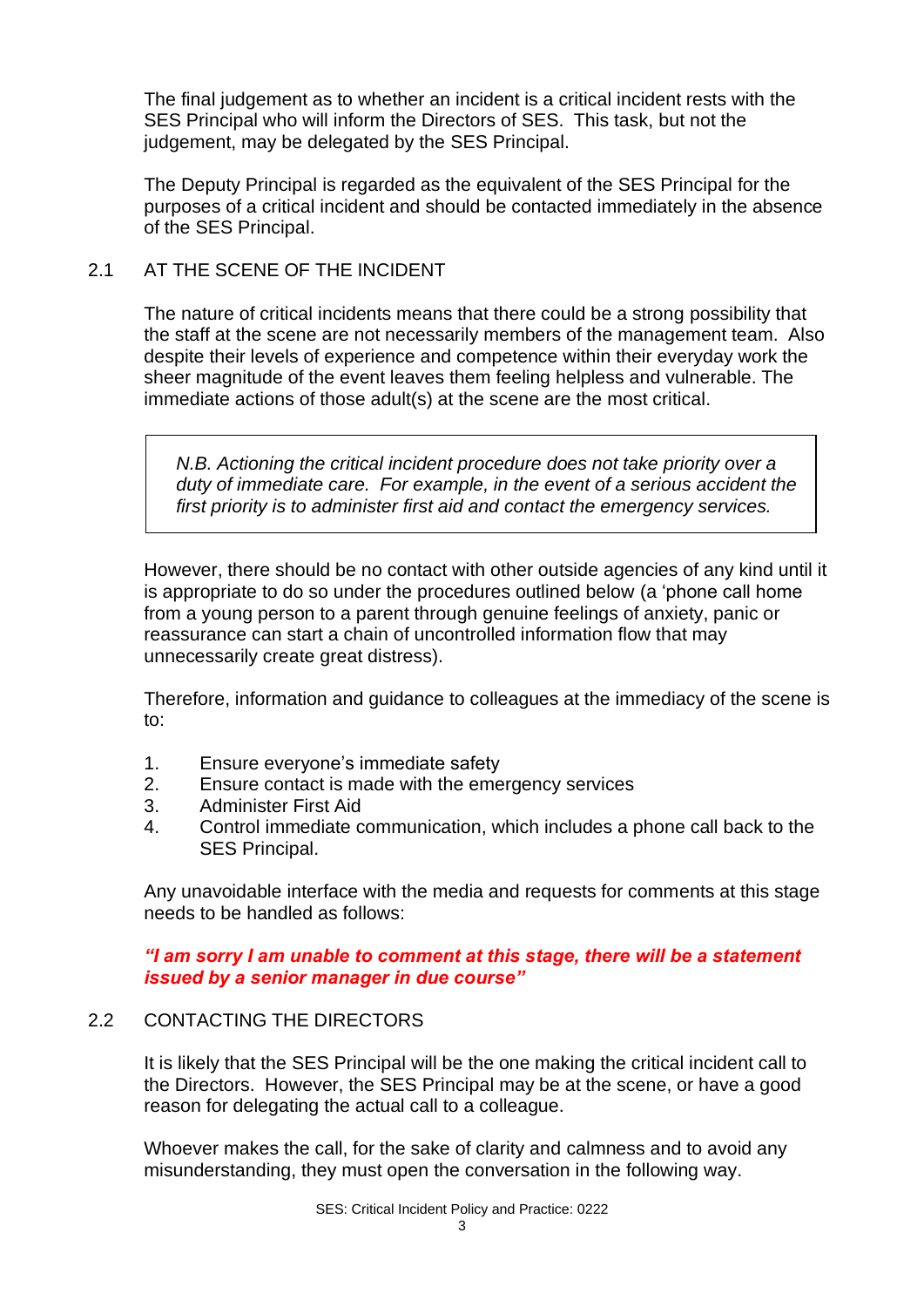They must state their name and the name of establishment followed by,

#### *"We believe that we have a critical incident and need to bring it to the attention of the Directors"*

At this point the management of the incident, if confirmed as a critical incident, will be conducted by the Directors. The Directors will take the SES Principal through an information gathering process that will result in agreeing and confirming the priority of actions and who is responsible for each of them.

#### 2.3 DIRECTORS CHECKLIST

Amongst other questions, the Directors will want to know:

- Are people hurt and injured?
- What provision is already in place in respect of looking after team members and young people at the scene and immediately afterwards?
- Is the establishment secure, safe and staffed to meet the immediate needs of those in residence and or those arriving back in the aftermath of an event?
- Has there been any unavoidable media involvement thus far? If so what has already been said?

Discussion will take place around:

- Agreeing timing and responsibility for alerting key people such as next of kin and placement authorities.
- Preparing an initial media statement, (a "holding" statement if necessary).
- Meeting with necessary parties to create contingency plans in respect of ongoing care for victims, etc.
- Meeting with necessary parties to create contingency plans in respect of provision for loss of services over the short and medium term where this applies.
- Contacting the company media advisor.
- Contacting the company insurers and seeking legal advice if required.

#### **3 CRITICAL INCIDENTS AND BUSINESS CONTINUITY**

In the case of an extreme incident business continuity may be threatened. All organisations should have plans in place to manage this risk as best they can. Appendix A attached to this document is the current Business Continuity Plan.

#### **4 REVIEW**

This document will be evaluated and reviewed within two years of its current date.

## **5 APPENDIX A: Business Continuity Plan**

(See overleaf)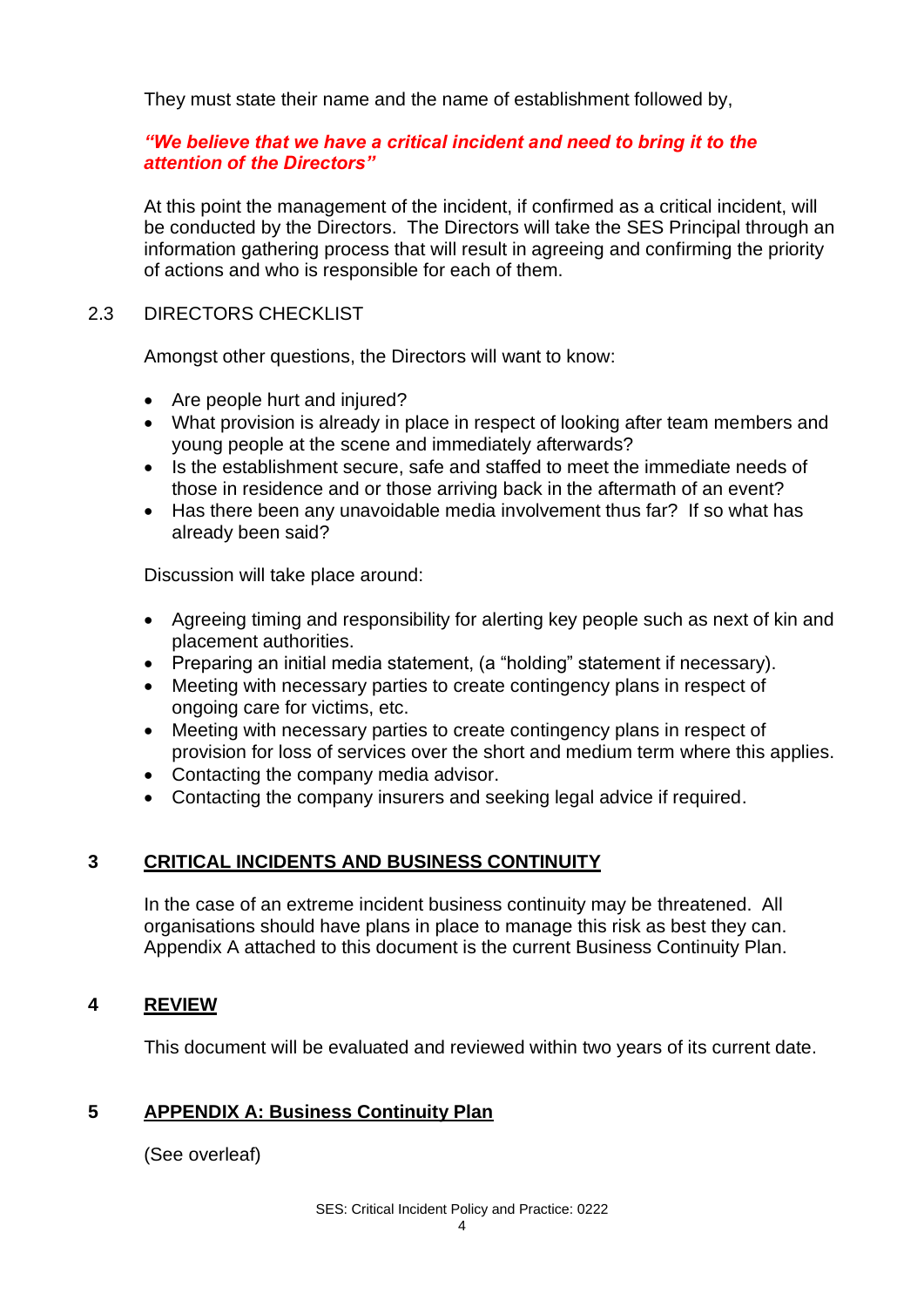#### **SPECIALIST EDUCATION SERVICES: SES BUSINESS CONTINUITY PLAN**

*The following Business Continuity issues apply equally to both establishments. Both sites could be used to support each other in the event of one of them becoming partially or wholly unusable.*

*For SES Kite homes, the significant business risk is fire to the premises. In this situation short term accommodation would need to be secured using the list included in the plan below. All other key threats would be dealt with in a similar way.*

| <b>Key Threats</b><br><b>Potential Triggers</b> |                                                                                                                                                                               | <b>What Would be Affected</b>                                                                                                                                                                                                                                                                                                                               | <b>Action Needed</b>                                                                                                                                                                                                                                                                                                                                                                                                                                                                                                                                                                                                                                                                                                                                                                                                                                                                                                                                                                                                                                                                                                                                                                                                                                                                                                                                                                                                                                                                                                     |  |  |
|-------------------------------------------------|-------------------------------------------------------------------------------------------------------------------------------------------------------------------------------|-------------------------------------------------------------------------------------------------------------------------------------------------------------------------------------------------------------------------------------------------------------------------------------------------------------------------------------------------------------|--------------------------------------------------------------------------------------------------------------------------------------------------------------------------------------------------------------------------------------------------------------------------------------------------------------------------------------------------------------------------------------------------------------------------------------------------------------------------------------------------------------------------------------------------------------------------------------------------------------------------------------------------------------------------------------------------------------------------------------------------------------------------------------------------------------------------------------------------------------------------------------------------------------------------------------------------------------------------------------------------------------------------------------------------------------------------------------------------------------------------------------------------------------------------------------------------------------------------------------------------------------------------------------------------------------------------------------------------------------------------------------------------------------------------------------------------------------------------------------------------------------------------|--|--|
| Fire to Main Building                           | Lightening<br>$\bullet$<br>Arson (External person)<br>$\bullet$<br>Arson (Internal person)<br>$\bullet$<br>Accidental Fire -<br>cooking, play, etc<br>Electrical problem      | Living quarters for up<br>$\bullet$<br>to 8 children and 2 or<br>3 sleep in staff<br>Administration<br>$\bullet$<br>facilities House &<br><b>SES</b><br><b>Staff Meeting</b><br><b>Facilities</b><br>Main Cooking<br>$\bullet$<br><b>Facilities</b><br>Internal Social and<br><b>Recreational Space</b><br>Bathing/Toilet<br>$\bullet$<br><b>Facilities</b> | The first 24 hours would be the most challenging in respect of finding<br>immediate care and shelter for young people, as well as dealing with<br>emerging issues in respect of the aftermath, not least communication with<br>parents, placing authorities, press etc. As each establishment are within 3<br>miles of each other, the full resources of the company would be available to<br>be harnessed. See additional Appendix B detailing actions.<br>Local B and B or Hotel providers identified for immediate aftermath; (Use of<br>lounges in main House or Pavilion or Learning Centre to be considered)<br>Suitable 3x 3 Bedded or 2 x4 bedded Mobile Caravan spec and possible<br>purchase areas identified in advance.<br>Any spare capacity at sister home (Turnstone House) to be utilised (or vice<br>$\bullet$<br>versa)<br>Mobile Large kitchen/recreation area.<br>$\bullet$<br>Security adaptions, e.g. alarms clearly identified in advance.<br>Location in Grounds and service connection options identified in advance<br>$\bullet$<br>Identification of a possible rented accommodation in the local area.<br>Regular safety and compliance checks<br>$\bullet$<br>Use of children's family/home arrangements where possible<br>$\bullet$<br>Assess immediate alternative accommodation needs (within 6 hrs of event)<br>$\bullet$<br>Have a short term (first week) accommodation plan in place (within 24hrs)<br>Have a medium term sustainable accommodation plan in place (within 1<br>week) |  |  |
| Fire to Coach House<br>(Avocet House Only)      | Lightening<br>$\bullet$<br>Arson (External<br>$\bullet$<br>People)<br>Arson Internal<br>$\bullet$<br>Accidental Fire -<br>cooking play etc<br>Electrical problem<br>$\bullet$ | Living quarters for up<br>$\bullet$<br>to 3 children & 1 staff<br>Some Cooking<br><b>Facilities</b><br>Small amount of<br>$\bullet$<br>Internal Social and<br><b>Recreational Space</b><br>Loss of some Bathing<br>/ Toilet Facilities                                                                                                                      | Local B and B or Hotel providers identified for immediate aftermath; (Use of<br>lounges in main House or Pavilion or Learning Centre to be considered)<br>Any spare capacity at sister home, Turnstone House to be utilised (or vice<br>versa)<br>Suitable 3 Bedded Mobile Caravan spec and possible purchase areas<br>$\bullet$<br>identified in advance.<br>Security adaptions, e.g. alarms clearly identified in advance.<br>$\bullet$<br>Location in Grounds and service connection options identified in advance<br>Regular safety and compliance checks<br>$\bullet$                                                                                                                                                                                                                                                                                                                                                                                                                                                                                                                                                                                                                                                                                                                                                                                                                                                                                                                                               |  |  |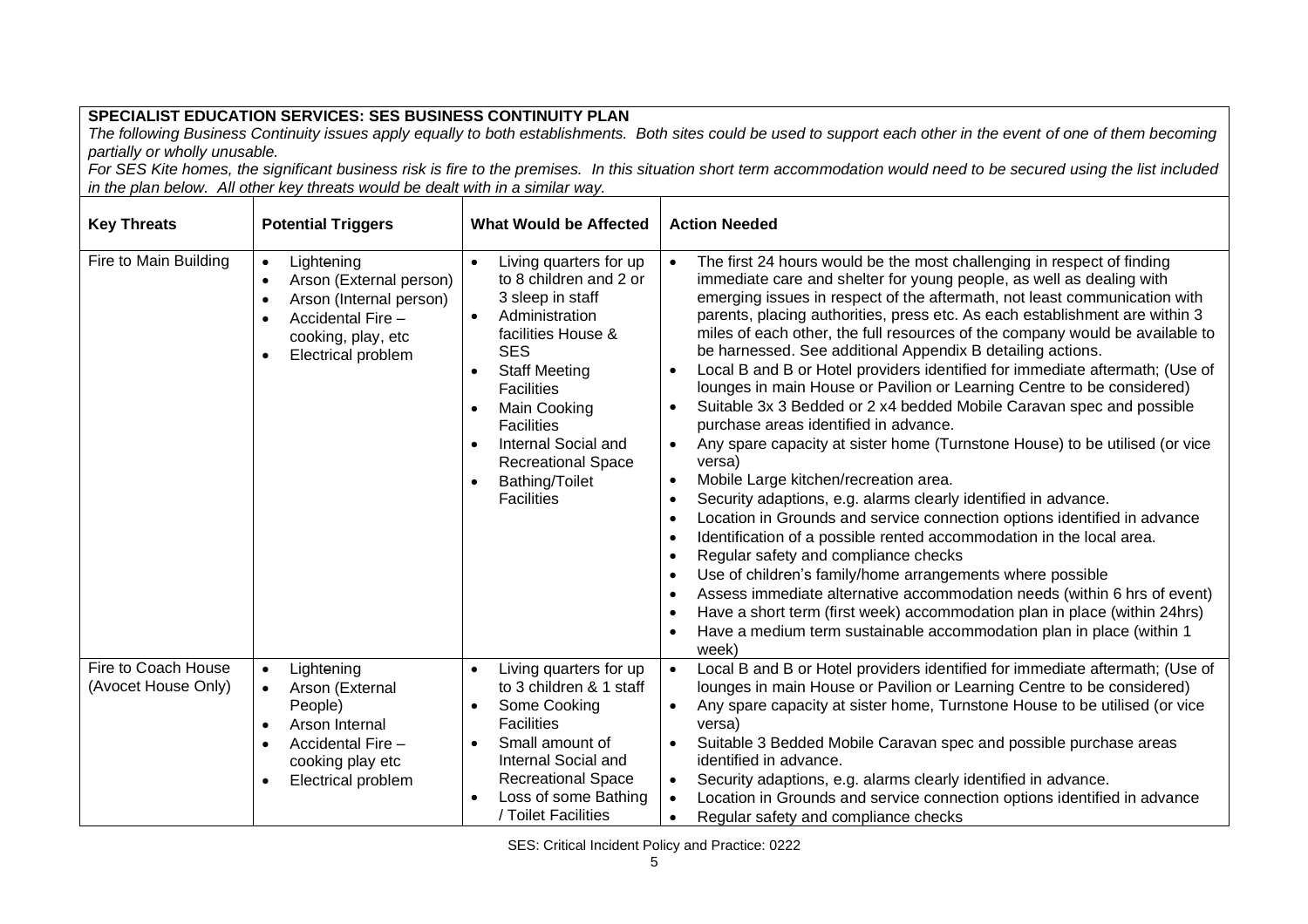|                                              |                                                                                                                                                            |                                                                                                                   | Use of children's family / home arrangements where possible<br>$\bullet$<br>Assess immediate alternative accommodation needs (within 6 hrs of event)<br>$\bullet$<br>Have a short term (first week) accommodation plan in place (within 24hrs)<br>$\bullet$<br>Have a medium term sustainable accommodation plan in place (within 1<br>week)                                                                                                                                                                                                                                                                                                                                                                                                                                                                                                                                                                                                           |
|----------------------------------------------|------------------------------------------------------------------------------------------------------------------------------------------------------------|-------------------------------------------------------------------------------------------------------------------|--------------------------------------------------------------------------------------------------------------------------------------------------------------------------------------------------------------------------------------------------------------------------------------------------------------------------------------------------------------------------------------------------------------------------------------------------------------------------------------------------------------------------------------------------------------------------------------------------------------------------------------------------------------------------------------------------------------------------------------------------------------------------------------------------------------------------------------------------------------------------------------------------------------------------------------------------------|
| Fire to Learning<br>Centre                   | Lightening<br>$\bullet$<br>Arson (External<br>People)<br>Arson Internal<br>$\bullet$<br>Accidental Fire -<br>cooking play etc<br><b>Electrical problem</b> | Indoor education<br>facilities for all<br><b>Education Staff</b><br>$\bullet$<br>Administration                   | Specific providers of mobile learning accommodation and the specific<br>$\bullet$<br>accommodation required identified in advance.<br>Some shared use of Learning Centre Facilities at Turnstone / Avocet House<br>$\bullet$<br>Timescale from order to delivery and serviceability known in advance.<br>$\bullet$<br>Contingency plan for use of house and coach house, pavilion, etc before<br>$\bullet$<br>mobile installation and after.<br>Service requirements and installation clear in advance.<br>$\bullet$<br>Furniture list identified and ready<br>$\bullet$<br>Regular safety and compliance checks<br>$\bullet$<br>Assess immediate alternative accommodation needs (within 6 hrs of event)<br>Have a short term (first week) accommodation plan in place (within 24hrs)<br>$\bullet$<br>Have a medium term sustainable accommodation plan in place (within 1<br>week)                                                                   |
| Flu Pandemic<br>(or similar outbreak)        |                                                                                                                                                            | Availability of Staff to<br>care for well and sick<br>children<br>Income in the event of<br>the death of children | Specific Guidance as appendices to Health and Safety document.<br>$\bullet$<br>Learning from a Norovirus/covid outbreak to supplement existing guidance.<br>$\bullet$<br>Provision of another facility to spread risk and increase staff availability.<br>$\bullet$<br>Loss of income insurance to cover loss of one child<br>$\bullet$<br>National guidance online or through emergency services<br>$\bullet$                                                                                                                                                                                                                                                                                                                                                                                                                                                                                                                                         |
| Death of a Child /<br>Children / Young Adult | Car Accident Internal or<br>$\bullet$<br>otherwise<br>New Strain Flu<br>$\bullet$<br>Pandemic<br>Other unpredictable<br>incident                           | Stability of all<br>$\bullet$<br>placements<br>Income stream<br>$\bullet$<br><b>Business reputation</b>           | Inform secretary of state, Ofsted, Placing Authorities - including host if not<br>$\bullet$<br>Norfolk placement, CCG<br>Liaise with emergency services<br>$\bullet$<br>Preparation for attendance at any relevant meetings eg SUDIC (Sudden<br>$\bullet$<br>Death of Infant and Child)<br>Initial alert to SES Insurance Company - Marsh<br>$\bullet$<br>Likely monitoring visit from Ofsted<br>$\bullet$<br>Prepare for Coroners Investigation (Lead by Insurers Solicitors)<br>Regular update of and enforcement of Travel and Transport Policy and<br>$\bullet$<br>Practice, document<br>Individual child risk assessments - All in place.<br>$\bullet$<br>Communication with all Placing Authorities<br>$\bullet$<br>Communication with insurers to seek legal advice and support in managing<br>$\bullet$<br>incident<br>Contact all families of young people to give re-assurance<br>$\bullet$<br>Provide bereavement support for the community |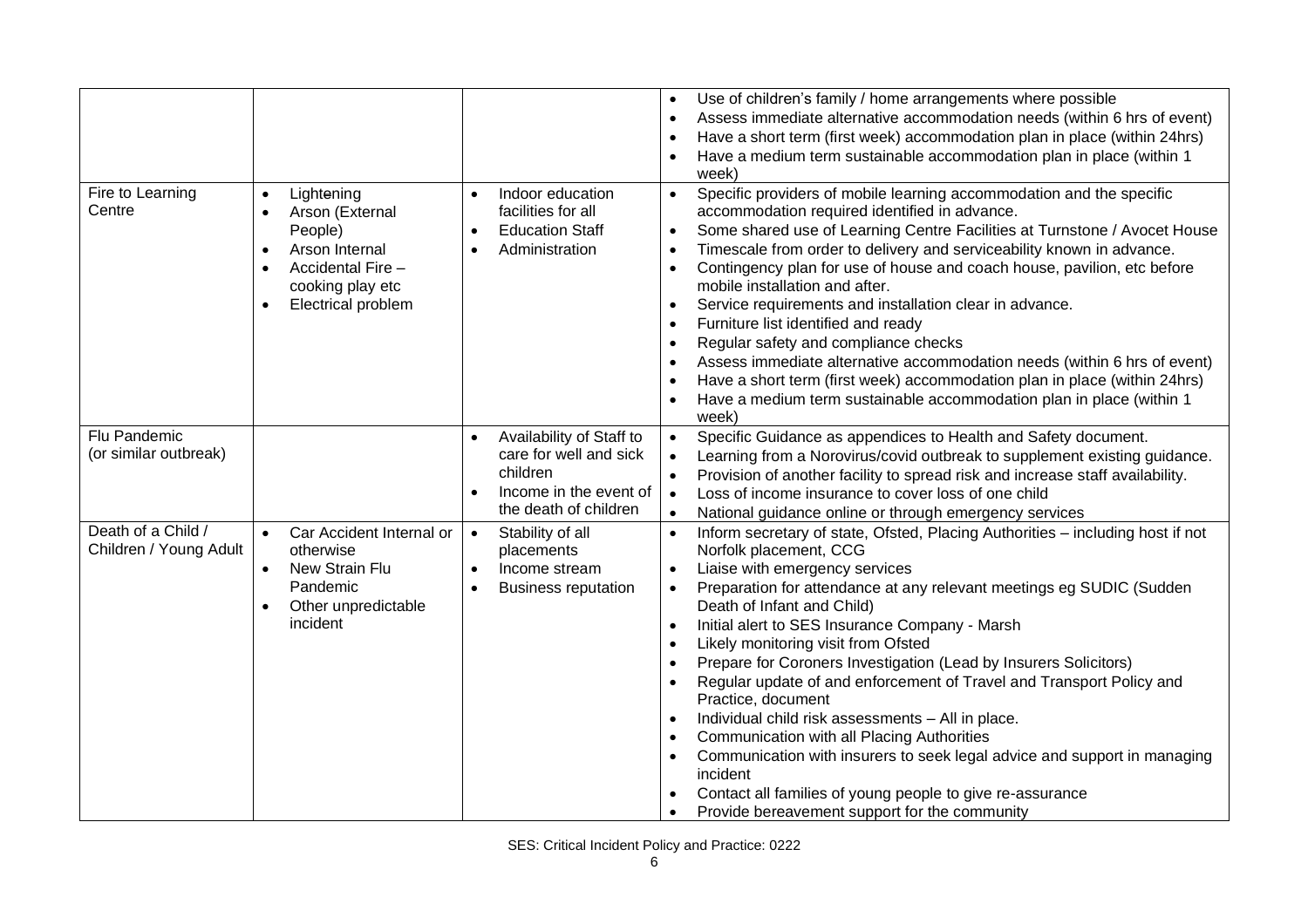|                               |                                                                                                                                                                                    |                                                                                                                                                                                                                                                                                                                                                         | $\bullet$              | Media support through insurers to be instigated                                                                                                                                                                                                                                                                                                                                                                                              |
|-------------------------------|------------------------------------------------------------------------------------------------------------------------------------------------------------------------------------|---------------------------------------------------------------------------------------------------------------------------------------------------------------------------------------------------------------------------------------------------------------------------------------------------------------------------------------------------------|------------------------|----------------------------------------------------------------------------------------------------------------------------------------------------------------------------------------------------------------------------------------------------------------------------------------------------------------------------------------------------------------------------------------------------------------------------------------------|
| Abuse Scandal                 | Abusive adult on the<br>$\bullet$<br>staff team 'under the<br>radar'<br>Appointment and<br>monitoring procedures<br>error.<br>Another resident<br>perpetrates 'under the<br>radar' |                                                                                                                                                                                                                                                                                                                                                         |                        | Existing Documentation and procedures should be adequate.<br>Maintain quality - CP referrals to be part of KPI data                                                                                                                                                                                                                                                                                                                          |
| Sudden Death of<br>Proprietor | Not fully predictable                                                                                                                                                              | The day to day running of<br>SES Topco and the<br>constituent companies<br>would remain largely<br>unaffected in the short<br>term, although there may<br>be some emotional impact<br>on the teams and a new<br>climate of uncertainty to<br>manage in the immediate<br>aftermath.<br>Executive function would<br>be compromised as time<br>progressed. | $\bullet$<br>$\bullet$ | Discussion with key senior leaders and managers involving this scenario to<br>create response protocols<br>Complete summary action document for beneficiaries of Proprietor's estate<br>and SES Board, also held by solicitors, Mills and Reeve (Tel: 01603<br>660155, Key Contact James Hunter)<br>Involvement and oversight by existing Board of SES Directors, Currently<br>Operational Director, SES Principal and SES Deputy Principal. |

| <b>Lead Person</b>   | <b>B &amp; B Providers</b> | Location            | Capacity                   | <b>Contact details</b>                 |
|----------------------|----------------------------|---------------------|----------------------------|----------------------------------------|
| <b>SES Principal</b> | Sisland Tithe Barn         | Sisland, Loddon     | Self catering cottages for | http://www.sisland-tithe-barn.co.uk    |
|                      |                            |                     | between 2-6 people (Owl    | The Tithe Barn                         |
|                      |                            |                     | Barn and Orchard Barn)     | Sisland, Norwich                       |
|                      |                            |                     |                            | <b>NR14 6EE</b>                        |
|                      |                            |                     |                            | 01508 520520                           |
|                      | The Swan Motel             | Gillingham, Beccles | 14 bedrooms Bed and        | www.gillinghamswan.co.uk               |
|                      |                            |                     | <b>Breakfast</b>           | Loddon Road                            |
|                      |                            |                     |                            | Gillingham, Beccles                    |
|                      |                            |                     |                            | <b>NR34 0LD</b>                        |
|                      |                            |                     |                            | enquiries@theswanmotelgillingham.co.uk |
|                      |                            |                     |                            | 01502 470005                           |
|                      | <b>Ringsfield Hall</b>     | Ringsfield, Beccles | 14 bedrooms, mix of        | www.ringsfield-hall.co.uk              |
|                      |                            |                     | dormitories, twin, family  | Hall Road                              |
|                      |                            |                     | and double                 | Ringsfield                             |
|                      |                            |                     |                            | <b>Beccles</b>                         |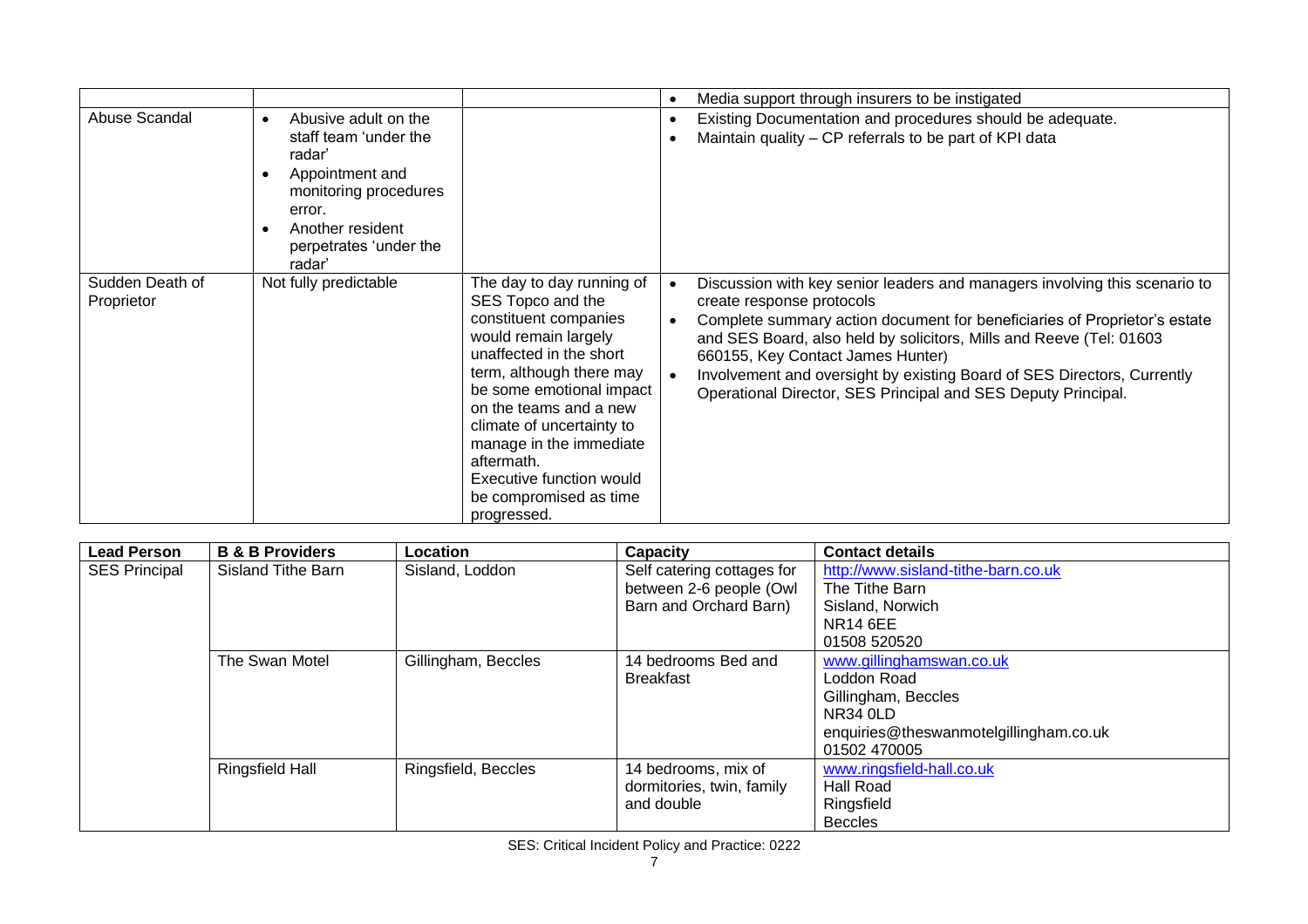|                              |                             |                            | <b>NR34 8JR</b>                                      |
|------------------------------|-----------------------------|----------------------------|------------------------------------------------------|
|                              |                             |                            | info@ringsfield-hall.co.uk                           |
|                              |                             |                            | 01502 713020                                         |
| Barn Owl Holidays            | Chedgrave, Loddon           | 3 cottages sleeping 6      | www.barnowlholidays.co.uk                            |
|                              |                             | people each                | <b>Byrons Green</b>                                  |
|                              |                             |                            | <b>Big Back Lane</b>                                 |
|                              |                             |                            | Chedgrave                                            |
|                              |                             |                            | <b>NR14 6BH</b>                                      |
|                              |                             |                            | barnowls@bt.clara.co.uk                              |
| <b>Static Caravan Sales</b>  | Location                    | Capacity                   | <b>Contact details</b>                               |
| lan James                    | Highbridge, Somerset        | Providers of second-hand   | 01278 780565                                         |
|                              |                             | and new statics of various | www.ianjamescaravans.co.uk                           |
|                              |                             | sizes                      |                                                      |
| Hansons Used caravans        | Beverley, Yorks             | Providers of second-hand   | Office Telephone: 01759 306036 SEPISEP Contact Paul  |
|                              |                             | and new statics of various | Wadsworth Direct on 07739 320 798 or send him an     |
|                              |                             | sizes                      | email: paul@hansoncaravans.co.uk                     |
|                              |                             |                            | www.hansoncaravans.co.uk                             |
|                              |                             |                            | Showroom at: Barmston Road, Swinemoor Lane,          |
|                              |                             |                            | Beverley, HU17 0LA                                   |
| <b>Orchard Caravans</b>      | Wells Next The Sea, Norfolk | Providers of second-hand   | Orchard Caravans(Norfolk)Ltd                         |
|                              |                             | and new statics of various | Great Eastern Way, E. Wells-Next-The-Sea             |
|                              |                             | sizes                      | <b>Norfolk</b>                                       |
|                              |                             |                            | NR23 1LYSEPISEP                                      |
|                              |                             |                            | Tel: 01328 710394[1] E-mail: orchardcaravans@aol.com |
| <b>Temp Classrooms and</b>   | Location                    | Capacity                   | <b>Contact details</b>                               |
| <b>Storage</b>               |                             |                            |                                                      |
| Anglo Scottish               | Fakenham                    | Any size                   | Anglo Scottish Equipment (Southern)                  |
|                              |                             |                            | Ltd'sEP Accommodation Centre'sEP                     |
|                              |                             |                            | Holt Road, Fakenham                                  |
|                              |                             |                            | NR21 8JH SEPISEP                                     |
|                              |                             |                            | Tel: 01328 856 266 SEP                               |
|                              |                             |                            | sales@angloscottish.info                             |
|                              |                             |                            | www.angloscottish.info                               |
| <b>Cabins and Containers</b> | Hopton, Great Yarmouth,     | Any Size                   | Hopton Timber Estate, Hall Road, Hopton, Great       |
| <b>UK</b>                    | <b>Norfolk</b>              |                            | Yarmouth, Norfolk. NR31 9AX                          |
|                              |                             |                            | 08454 98 91 98                                       |
|                              |                             |                            | 01502 733 828                                        |
|                              |                             |                            | sales@cabinsandcontainers.co.uk                      |
|                              |                             |                            | www.cabinsandcontainers.co.uk                        |
|                              |                             |                            |                                                      |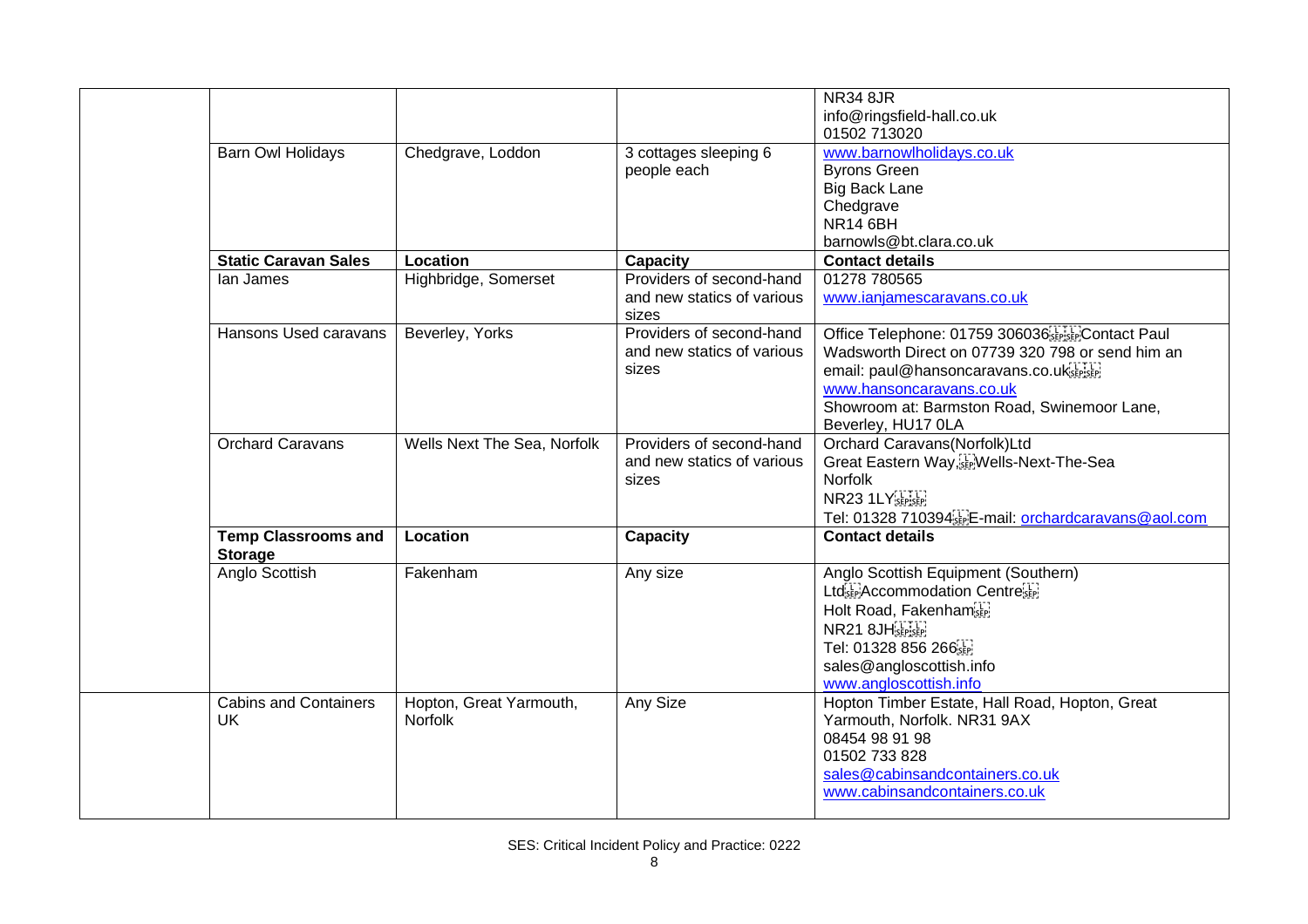# **5 APPENDIX B: Critical Incident and Business Continuity Day 1 (Response to Fire)**

The biggest threat to the company's ability to provide immediate and interim care for its young people is a fire that renders the main house on either site unusable. At Turnstone House that involves the loss of an eight bed space, living and cooking facilities. At Avocet House this would involve the same implication for six young people (for SES Kite establishments this would be the main home). The following guidance relates to an assumption that the fire is of such an extent that the building is deemed unsafe.

The following **DAY ONE** actions are conceived as a response to such a scenario in either establishment and although specific to the worst case scenario described above, some of these actions, logistics and principles could apply to other critical incident scenarios. In crude terms planning in detail for the worst, should cater to some degree for other unperceived events.

The following actions are listed in a perceived, logical chronological sequence. In practice events may unfold differently and time pressures mean an alternative order is implemented; the reality is that that some actions will happen in parallel and different people will undertake specific tasks.

## **On site Personnel at the Scene - Actions**

- Evacuate the building as per each sites fire and evacuation procedure including ringing the fire brigade.
- Alert the Directors that there is potentially a critical incident and explain situation.
- The Director will confirm who is the available remote point of contact and alert the on site leadership if and when this changes.
- Depending on weather conditions, liaise with fire brigade whether a retreat to shelter in other onsite buildings is best and safest option.
- If alternative shelter is going to be needed in a short timescale then communicate this to the remote contact you've been given.
- The remote contact will make contact with representatives of the other site (Avocet or Turnstone) and set in motion arrangements to prepare and get ready to receive the young people and their carers

## **Remote Personnel - Actions**

- Directors will start the process of leadership and co-ordination of communication.
- Whoever, is contacted initially by the onsite personnel is by definition the first remote point of contact.
- Any changes to this will be communicated back to the onsite leadership throughout the course of the incident.
- Emergency contact details for all SES children are kept in the offices at both sites thus guaranteeing access to contact details if access to one site office is breached.
- Remote personnel should ensure support for the immediate safety and shelter of the young people is the first priority.